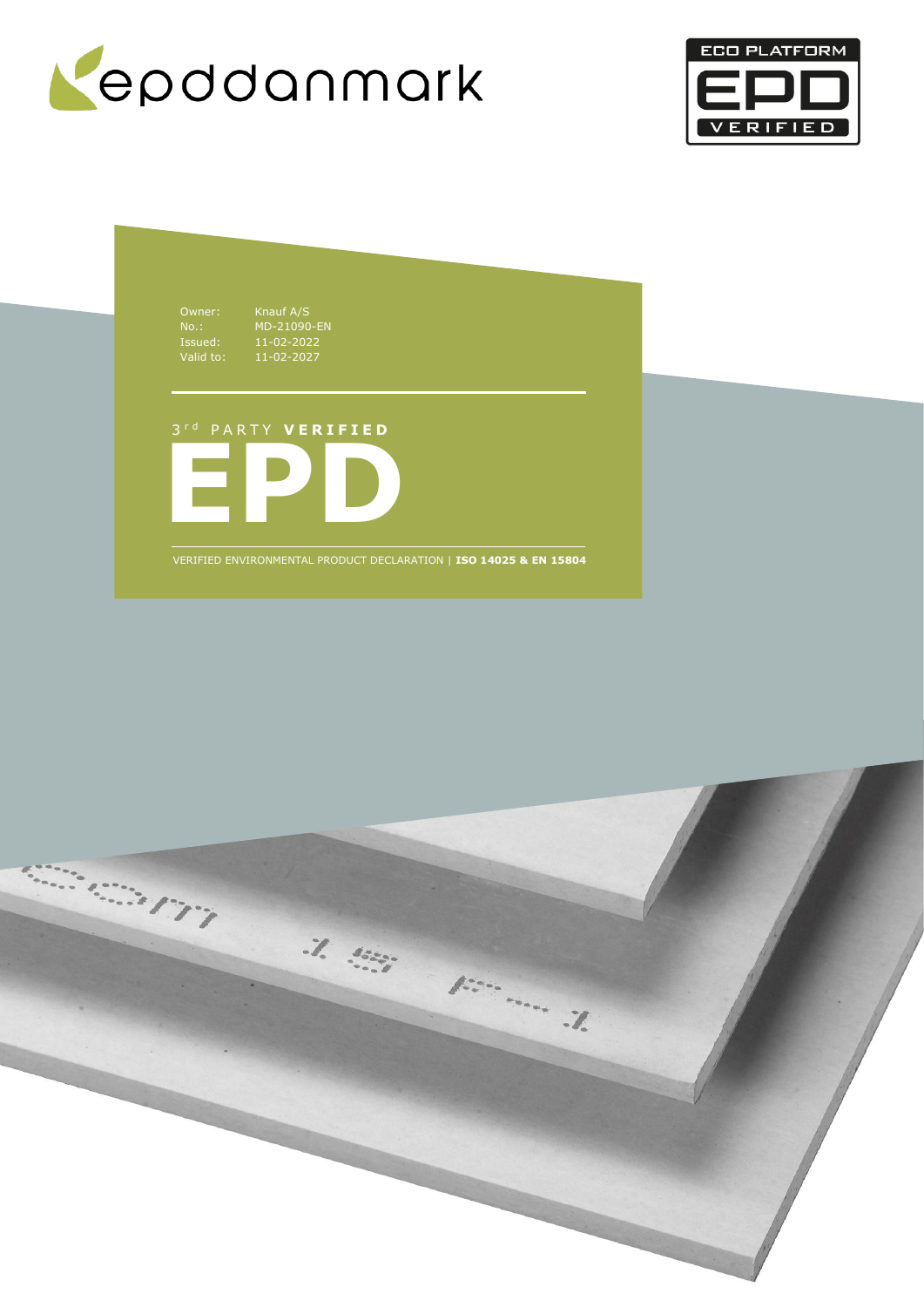



#### **Owner of declaration** Knauf A/S

Kløvermarksvej 6 DK-9500 Hobro CVR: 5405 0313

#### **Programme** EPD Danmark

[www.epddanmark.dk](http://www.epddanmark.dk/)

□ Industry EPD ☒ Product EPD

# **Declared product(s)**

#### Secura Board

Number of declared datasets/product variations: 1

The Knauf Secura Board is a glass fiber reinforced gypsum plasterboard with inorganic fillers for enhanced fire-performance The EPD is valid for all variations carrying the Knauf Secura Board name.

The range includes products with different edge profiles such as tapered and square edges.

The calculations cover similar products (variation <5%) and are based on the product with the highest environmental impact within the product group (article number 14573).

#### **Production site**

Knauf's production site in Hobro; Kløvermarksvej 6, DK-9500 Hobro, Denmark

#### **Product(s) use**

The product is used for general indoor building construction of walls and ceilings.

# **Declared/ functional unit**

1  $m<sup>2</sup>$ 

**Year of data**2019



# epddanmark

**Issued:** 11-02-2022 **Valid to:** 11-02-2027

**Basis of calculation**

This EPD is developed in accordance with the European standard EN 15804+A2.

#### **Comparability**

EPDs of construction products may not be comparable if they do not comply with the requirements in EN 15804. EPD data may not be comparable if the datasets used are not developed in accordance with EN 15804 and if the background systems are not based on the same database.

#### **Validity**

This EPD has been verified in accordance with ISO 14025 and is valid for 5 years from the date of issue.

#### **Use**

The intended use of an EPD is to communicate scientifically based environmental information for construction products, for the purpose of assessing the environmental performance of buildings.

#### **EPD type**

☐Cradle-to-gate with modules C1-C4 and D ☒Cradle-to-gate with options, modules C1-C4 and D ☐Cradle-to-grave and module D ☐Cradle-to-gate

□Cradle-to-gate with options

CEN standard EN 15804 serves as the core PCR

Independent verification of the declaration and data, according to EN ISO 14025

□ internal **a** external

Third party verifier:

Vinley - Barol

*Ninkie Bendtsen*

enser *Martha Katrine Sørensen*

*EPD Danmark*

|                                    | Life cycle stages and modules ( $MND =$ module not declared) |                |                |                         |            |             |                |             |               |                              |                             |                                 |                |                            |                |                                                         |
|------------------------------------|--------------------------------------------------------------|----------------|----------------|-------------------------|------------|-------------|----------------|-------------|---------------|------------------------------|-----------------------------|---------------------------------|----------------|----------------------------|----------------|---------------------------------------------------------|
| Construction<br>Product<br>process |                                                              |                |                | Use                     |            |             |                |             | End of life   |                              |                             | Beyond the system<br>boundary   |                |                            |                |                                                         |
| Raw material<br><b>Alddns</b>      | Transport                                                    | Manufacturing  | Transport      | Installation<br>process | Jse        | Maintenance | Repair         | Replacement | Refurbishment | Operational<br>use<br>energy | Operational<br>use<br>water | construction<br>demolition<br>å | Transport      | processing<br><b>Waste</b> | Disposal       | recove<br>פּ<br>recyclin<br>potential<br>Re-use,<br>and |
| A1                                 | A <sub>2</sub>                                               | A <sub>3</sub> | A <sub>4</sub> | A <sub>5</sub>          | <b>B1</b>  | <b>B2</b>   | B <sub>3</sub> | <b>B4</b>   | <b>B5</b>     | <b>B6</b>                    | <b>B7</b>                   | C <sub>1</sub>                  | C <sub>2</sub> | C <sub>3</sub>             | C <sub>4</sub> | D                                                       |
| X                                  | Χ                                                            | Х              | X              | <b>MND</b>              | <b>MND</b> | <b>MND</b>  | <b>MND</b>     | <b>MND</b>  | <b>MND</b>    | <b>MND</b>                   | <b>MND</b>                  | X                               | X              | X                          | X              | X                                                       |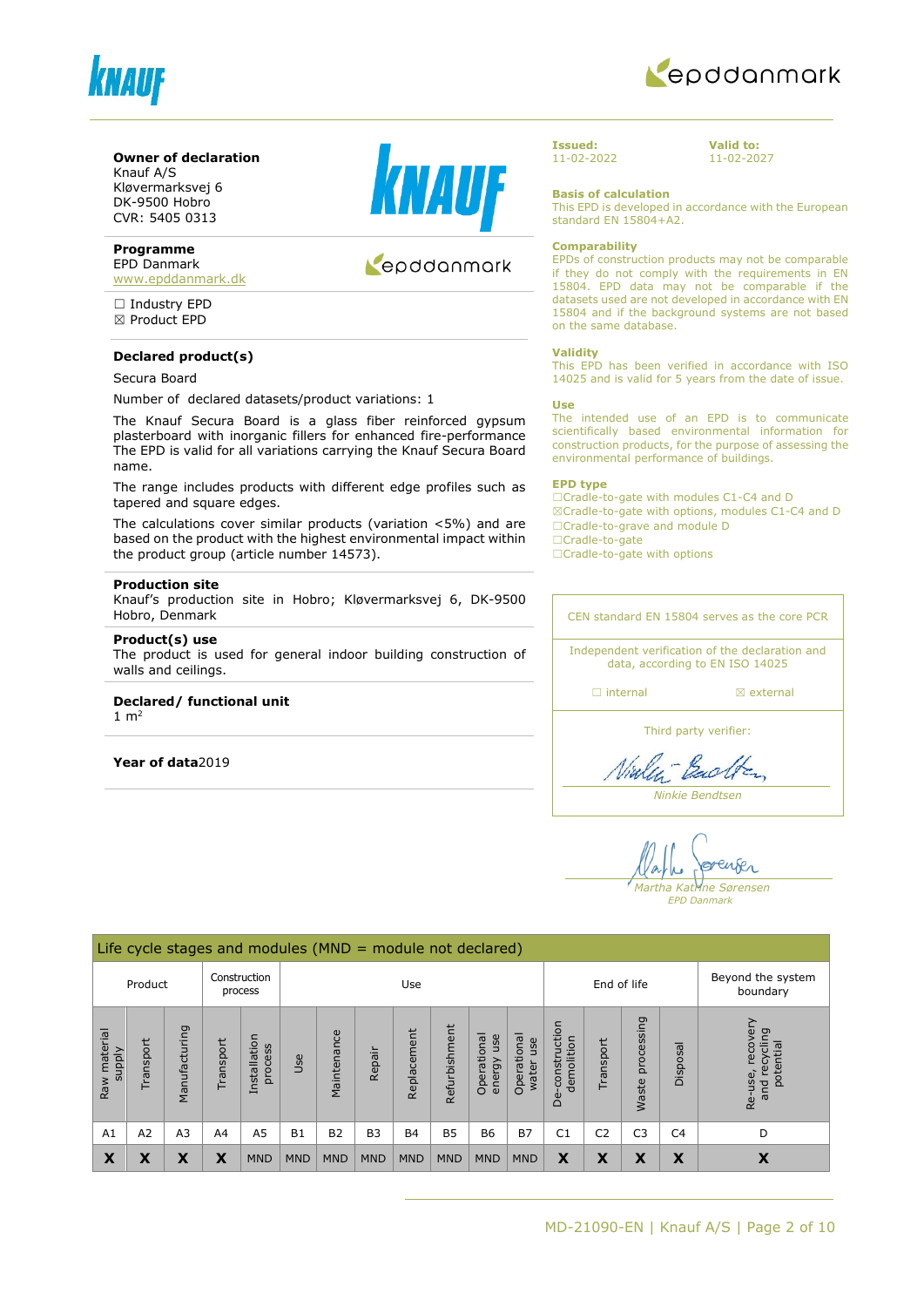



# Product information

#### **Product description**

The main product components and packaging are shown in the table below.

| <b>Material</b>  | Weight-% of<br>declared product |
|------------------|---------------------------------|
| Paper            | 3%                              |
| Stucco           | 85%                             |
| Fibre glass      | $< 1\%$                         |
| <b>Additives</b> | $< 1\%$                         |
| Glue             | $< 1\%$                         |
| Water            | 10%                             |

| Packaging     | Weight-% |
|---------------|----------|
| Ceiling board | 99.1%    |
| PE film       | $0.9\%$  |

# **Representativity**

This declaration, including data collection and the modeled foreground system including results, represents the production of gypsum board on the production site located in Hobro. Product specific data are based on average values collected in the period 2019. Background data are based on the GaBi 2021.2 database and are less than 10 years old except for two detergents <0.05% (w/w). Generally, the used background datasets are of high quality, and the majority of the datasets are only a couple of years old.

#### **Hazardous substances**

Knauf Secura Boards do not contain substances listed in the "Candidate List of Substances of Very High Concern for authorisation"

### [\(http://echa.europa.eu/candidate-list-table\)](http://echa.europa.eu/candidate-list-table)

#### **Essential characteristics**

According to EN 520:2009 the Secura Board is classified as type DF (plasterboard with controlled density and improved core adhesion at high temperature).

Further technical information can be obtained by contacting Knauf or on the website:

# [www.knauf.dk](http://www.knauf.dk/)

**Reference Service Life (RSL)**

The RSL is defined as 60 years according to NPCR 010 version 3.0.

**Picture of product(s)**

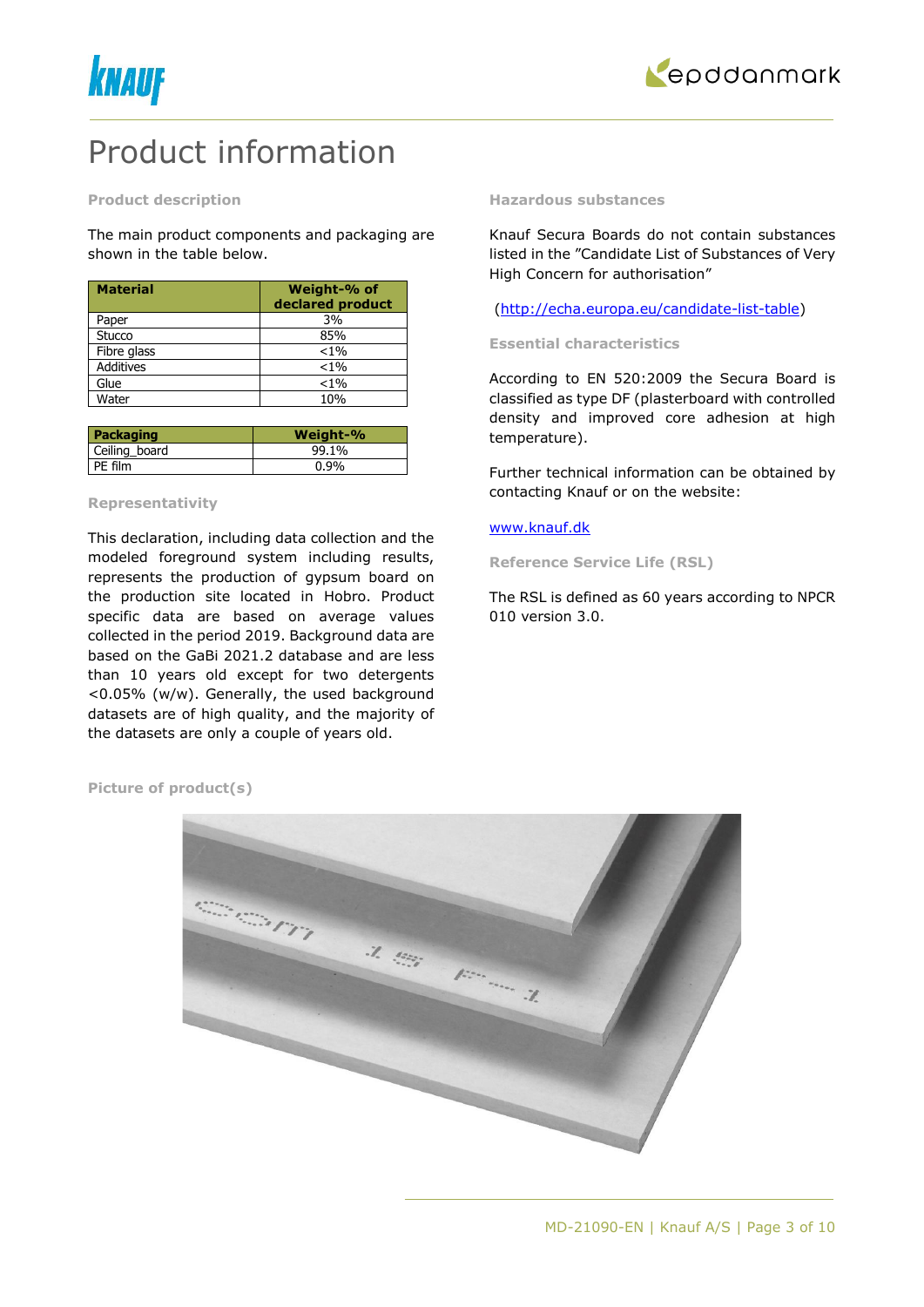



# LCA background

# **Declared unit**

The LCI and LCIA results in this EPD relates to 1 m2

| <b>Name</b>                | <b>Value</b> | <b>Unit</b>       |
|----------------------------|--------------|-------------------|
| Declared unit              |              | m <sup>2</sup>    |
| Area density               |              | ka/m <sup>2</sup> |
| Conversion factor to 1 kg. | 0.083        |                   |

**PCR**

This EPD is developed according to the core rules for the product category of construction products in EN 15804, and NPCR 010 version 3.0.

**Flowdiagram**

The diagram below shows the system boundaries of the EPD. A detailed illustration of A3 is shown later.

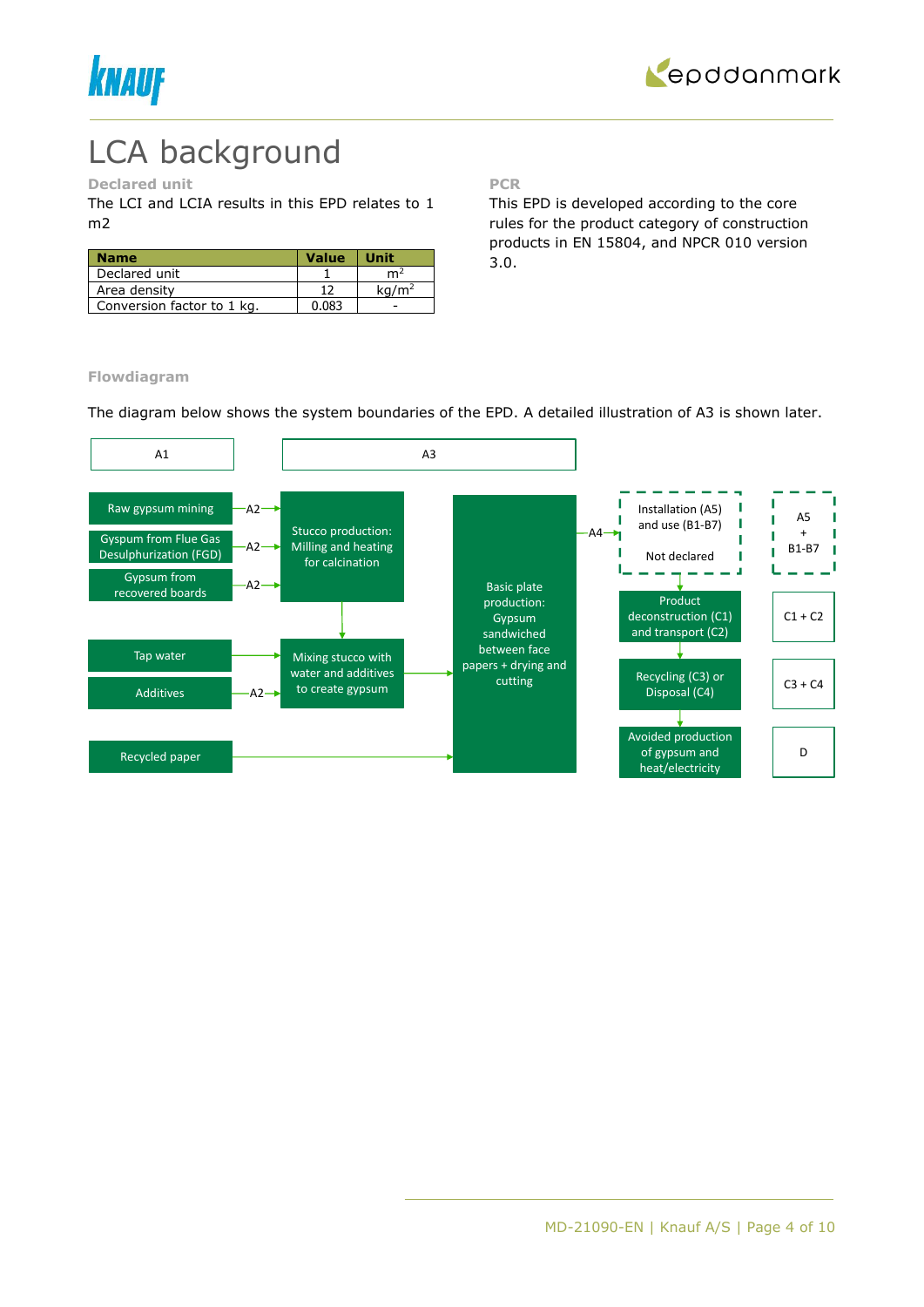



#### **System boundary**

This EPD is based on an LCA including cradle-togate with options, modules C1-C4, and module D. 100 % (w/w) of the product has been accounted for.

The general rules for the exclusion of inputs and outputs follows the requirements in EN 15804, 6.3.5, where the total of neglected input flows per module shall be a maximum of 5 % of energy usage and mass and 1 % of energy usage and mass for unit processes.

### **Product stage (A1-A3) includes**:

The product stage comprises the acquisition of all raw materials, products and energy, transport to the production site, packaging and waste processing up to the "end-of-waste" state or final disposal. The LCA results are declared in aggregated form for the product stage, which means, that the sub-modules A1, A2 and A3 are declared as one module A1-A3.

A1 – Extraction and processing of raw materials The raw gypsum is mined in Spain. All other raw materials are produced mainly in Northern Europe.

### A2 – Transport to the production site

The inbound transport includes all incoming material from suppliers. This includes the transport of Flue-Gas Desulfurization (FGD) from coal-based power plants, as well as transport of raw natural gypsum from Spain.

#### A3 – Manufacturing processes

The natural, recycled or FGD based gypsum is heated/calcinated to bring the gypsum to the hemihydrate state known as stucco. The stucco is mixed with water and other additives and sandwiched between the front and back liner. After initial hardening, the plates are cut into shape and heated in the curing oven.

# **Construction process stage (A4-A5) includes:**

A weighted average for the transport distance of 237 km is included for the average Danish market situation.

The installation phase (A5) is not included.

### **Use stage (B1-B7) includes:**

Not included

# **End of Life (C1-C4) includes:**

The board is dismantled by hand (C1) and transported to municipal collection facilities, and from here to a recycling company (C2).

The gypsum part of the plate (gypsum and additives) is split from the paper liners using electricity based machinery (C3). The paper part is assumed incinerated with energy recovery (C4)

# **Re-use, recovery and recycling potential (D) includes:**

The gypsum part of the product is recycled as gypsum and avoids mining and production of natural gypsum. This can be done at Knauf and recycled in new Knauf boards.

The recovered energy from incineration of paper avoids the production of primary heat or electricity at power plants.

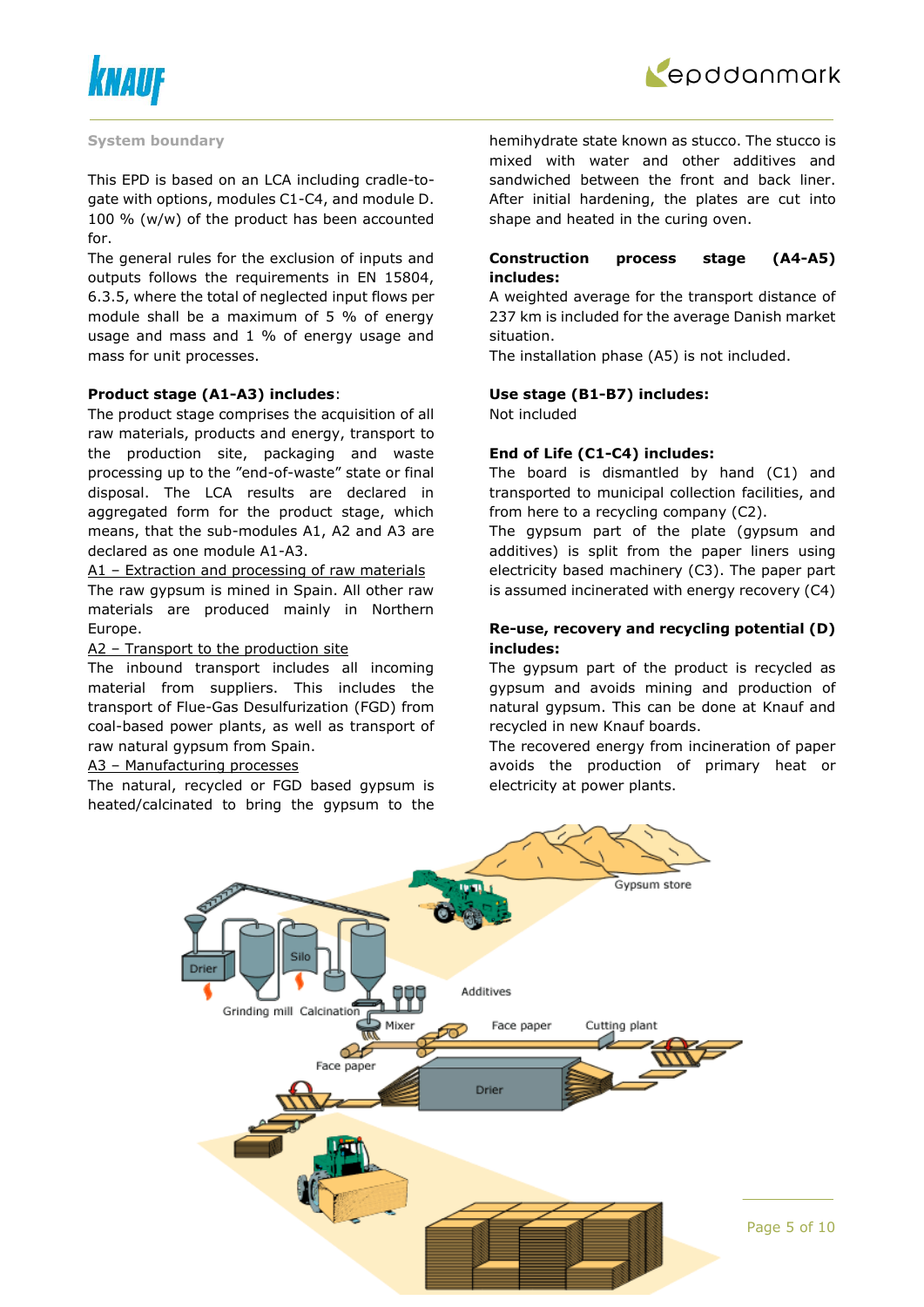



# LCA results

The LCIA results are calculate using GaBi 10.6 with database version 2021.2, and using the characterization model defined in GaBi as EN15804+A2 for classifying and characterizing input and output flows.

| <b>ENVIRONMENTAL EFFECTS PER PRODUKT PER M<sup>2</sup></b> |                                                                                                                                       |               |                |              |                                                  |                |                |               |  |  |
|------------------------------------------------------------|---------------------------------------------------------------------------------------------------------------------------------------|---------------|----------------|--------------|--------------------------------------------------|----------------|----------------|---------------|--|--|
| <b>Parameter</b>                                           | <b>Enhed</b>                                                                                                                          | $A1 - A3$     | A <sup>4</sup> | C1           | C <sub>2</sub>                                   | C <sub>3</sub> | C <sub>4</sub> | D             |  |  |
| GWP-total                                                  | [kg CO2 eg.]                                                                                                                          | $1.42E + 00$  | 2.23E-01       | $0.00E + 00$ | 1.85E-01                                         | 5.35E-02       | 5.10E-01       | $-1.88E - 01$ |  |  |
| GWP-fossil                                                 | [kg CO2 eg.]                                                                                                                          | $2.06E + 00$  | 2.19E-01       | $0.00E + 00$ | 1.81E-01                                         | 5.30E-02       | 1.27E-02       | $-1.87E - 01$ |  |  |
| GWP-bio                                                    | [kg CO2 eg.]                                                                                                                          | $-6.42E - 01$ | 2.36E-03       | $0.00E + 00$ | 1.96E-03                                         | 4.51E-04       | 4.98E-01       | $-9.34E - 04$ |  |  |
| GWP-luluc                                                  | [kg CO <sub>2</sub> eg.]                                                                                                              | 2.30E-03      | 1.81E-03       | $0.00E + 00$ | 1.50E-03                                         | 7.50E-05       | 8.73E-06       | $-1.58E-04$   |  |  |
| ODP.                                                       | [kg CFC 11 eg.]                                                                                                                       | 1.20E-05      | 4.38E-17       | $0.00E + 00$ | 3.62E-17                                         | 1.27E-15       | 9.83E-17       | $-2.16E-15$   |  |  |
| AP                                                         | [mol H+ eq.]                                                                                                                          | 5.94E-03      | 2.40E-04       | $0.00E + 00$ | 1.99E-04                                         | 1.10E-04       | 1.42E-04       | $-2.90E-04$   |  |  |
| EP-fw                                                      | [kg P eg.]                                                                                                                            | 8.06E-05      | 6.58E-07       | $0.00E + 00$ | 5.45E-07                                         | 1.42E-07       | 1.78E-08       | $-2.56E-07$   |  |  |
| EP-mar                                                     | [kg N eg.]                                                                                                                            | 2.42E-03      | 7.77E-05       | $0.00E + 00$ | 6.43E-05                                         | 2.62E-05       | 5.15E-05       | $-9.30E - 05$ |  |  |
| EP-ter                                                     | mol N ea.1                                                                                                                            | 2.60E-02      | 9.19E-04       | $0.00E + 00$ | 7.61E-04                                         | 2.75E-04       | 6.43E-04       | $-1.01E-03$   |  |  |
| <b>POCP</b>                                                | [kg NMVOC eg.]                                                                                                                        | $6.52E-03$    | 2.09E-04       | $0.00E + 00$ | 1.73E-04                                         | 7.11E-05       | 1.37E-04       | $-2.61E-04$   |  |  |
| $ADP$ -mm <sup>1</sup>                                     | [kg Sb eg.]                                                                                                                           | 3.31E-06      | 1.96E-08       | $0.00E + 00$ | 1.63E-08                                         | 1.56E-08       | 1.50E-09       | $-3.15E-08$   |  |  |
| $ADP$ -fos $1$                                             | TMJ1                                                                                                                                  | $3.18E + 01$  | $2.95E+00$     | $0.00E + 00$ | $2.44E + 00$                                     | 9.43E-01       | 1.63E-01       | $-3.22E + 00$ |  |  |
| WDP <sup>1</sup>                                           | rm31                                                                                                                                  | 5.19E-01      | 2.06E-03       | $0.00E + 00$ | 1.70E-03                                         | 8.51E-03       | 6.31E-02       | $-1.39E-02$   |  |  |
|                                                            | GWP-total = Globale Warming Potential - total; GWP-fossil = Global Warming Potential - fossil fuels; GWP-bio = Global                 |               |                |              |                                                  |                |                |               |  |  |
|                                                            | Warming Potential - biogenic; GWP-luluc = Global Warming Potential - land use and land use change; ODP = Ozone                        |               |                |              |                                                  |                |                |               |  |  |
| Caption                                                    | Depletion; $AP =$ Acidifcation; EP-freshwater = Eutrophication – aquatic freshwater; EP-marine = Eutrophication – aquatic             |               |                |              |                                                  |                |                |               |  |  |
|                                                            | marine; EP-terrestrial = Eutrophication – terrestrial; POCP = Photochemical zone formation; ADPm = Abiotic Depletion                  |               |                |              |                                                  |                |                |               |  |  |
|                                                            | Potential - minerals and metals; ADPf = Abiotic Depletion Potential - fossil fuels; WDP = water use                                   |               |                |              |                                                  |                |                |               |  |  |
|                                                            | <sup>1</sup> The results of this environmental indicator shall be used with care as the uncertainties on these results are high or as |               |                |              |                                                  |                |                |               |  |  |
| Disclaimer                                                 |                                                                                                                                       |               |                |              | there is limited experienced with the indicator. |                |                |               |  |  |

| <b>Parameter</b>   | <b>Enhed</b>                                                                                                                                                                                                                                                                                                                                                                                     | $A1 - A3$                                                                                                                                                                                                                                    | A <sub>4</sub>                                    | C1           | C <sub>2</sub> | C <sub>3</sub> | C <sub>4</sub> | D           |
|--------------------|--------------------------------------------------------------------------------------------------------------------------------------------------------------------------------------------------------------------------------------------------------------------------------------------------------------------------------------------------------------------------------------------------|----------------------------------------------------------------------------------------------------------------------------------------------------------------------------------------------------------------------------------------------|---------------------------------------------------|--------------|----------------|----------------|----------------|-------------|
| PM                 | [Disease incidence]                                                                                                                                                                                                                                                                                                                                                                              | 1.14E-07                                                                                                                                                                                                                                     | 1.63E-09                                          | $0.00E + 00$ | 1.35E-09       | 9.30E-10       | 7.82E-10       | $-5.02E-08$ |
| IRP <sub>2</sub>   | [kBq U235 eq.]                                                                                                                                                                                                                                                                                                                                                                                   | 5.80E-02                                                                                                                                                                                                                                     | 7.86E-04                                          | $0.00E + 00$ | 6.51E-04       | 2.30E-02       | 1.28E-03       | $-3.75E-02$ |
| ETP-fw1            | [CTUe]                                                                                                                                                                                                                                                                                                                                                                                           | $4.08E + 01$                                                                                                                                                                                                                                 | $2.19E + 00$                                      | $0.00E + 00$ | $1.81E + 00$   | 3.97E-01       | 7.62E-02       | $-7.15E-01$ |
| HTP-c1             | ัCTUhl                                                                                                                                                                                                                                                                                                                                                                                           | $6.33E-10$                                                                                                                                                                                                                                   | 4.43E-11                                          | $0.00E + 00$ | 3.67E-11       | $1.12E-11$     | 4.11E-12       | $-3.12E-11$ |
| HTP-nc1            | ัCTUhl                                                                                                                                                                                                                                                                                                                                                                                           | 1.25E-08                                                                                                                                                                                                                                     | 2.30E-09                                          | $0.00E + 00$ | 1.91E-09       | 4.24E-10       | 1.82E-10       | $-1.27E-09$ |
| SOP <sub>1</sub>   |                                                                                                                                                                                                                                                                                                                                                                                                  | $1.02E + 01$                                                                                                                                                                                                                                 | $1.01E + 00$                                      | $0.00E + 00$ | 8.40E-01       | 2.98E-01       | 4.24E-02       | $-5.54E-01$ |
| Caption            |                                                                                                                                                                                                                                                                                                                                                                                                  | PM = Particulate Matter emissions; IRP = Ionizing radiation – human health; ETP-fw = Eco toxicity – freshwater; HTP-c =<br>Human toxicity – cancer effects; HTP-nc = Human toxicity – non cancer effects; SOP = Soil Quality (dimensionless) |                                                   |              |                |                |                |             |
| <b>Disclaimers</b> | $1$ The results of this environmental indicator shall be used with care as the uncertainties on these results are high or as                                                                                                                                                                                                                                                                     |                                                                                                                                                                                                                                              | there is limited experienced with the indicator.  |              |                |                |                |             |
|                    | <sup>2</sup> This impact category deals mainly with the eventual impact of low dose ionizing radiation on human health of the nuclear<br>fuel cycle. It does not consider effects due to possible nuclear accidents, occupational exposure nor due to radioactive<br>waste disposal in underground facilities. Potential ionizing radiation from the soil, from radon and from some construction |                                                                                                                                                                                                                                              |                                                   |              |                |                |                |             |
|                    |                                                                                                                                                                                                                                                                                                                                                                                                  |                                                                                                                                                                                                                                              | materials is also not measured by this indicator. |              |                |                |                |             |

| <b>RESSOURCE CONSUMPTION PER PRODUKT</b><br>PER <sub>M<sup>2</sup></sub> |                                                                                                                    |                                                                                                                     |                |              |                                                                     |                |                |               |  |  |
|--------------------------------------------------------------------------|--------------------------------------------------------------------------------------------------------------------|---------------------------------------------------------------------------------------------------------------------|----------------|--------------|---------------------------------------------------------------------|----------------|----------------|---------------|--|--|
| <b>Parameter</b>                                                         | <b>Enhed</b>                                                                                                       | $A1 - A3$                                                                                                           | A <sub>4</sub> | C1           | C <sub>2</sub>                                                      | C <sub>3</sub> | C <sub>4</sub> | D             |  |  |
| <b>PERE</b>                                                              | TMJ1                                                                                                               | $4.68E + 00$                                                                                                        | 1.70E-01       | $0.00E + 00$ | 1.41E-01                                                            | 4.35E-01       | 3.08E-02       | $-7.33E - 01$ |  |  |
| <b>PERM</b>                                                              | [MJ]                                                                                                               | 7.59E+00                                                                                                            | $0.00E + 00$   | $0.00E + 00$ | $0.00E + 00$                                                        | $0.00E + 00$   | $0.00E + 00$   | $0.00E + 00$  |  |  |
| <b>PERT</b>                                                              | [MJ]                                                                                                               | $1.23E + 01$                                                                                                        | 1.70E-01       | $0.00E + 00$ | 1.41E-01                                                            | 4.35E-01       | 3.08E-02       | $-7.33E - 01$ |  |  |
| <b>PENRE</b>                                                             | [MJ]                                                                                                               | $3.14E + 01$                                                                                                        | $2.96E + 00$   | $0.00E + 00$ | $2.45E + 00$                                                        | 9.43E-01       | 1.63E-01       | $-3.22E + 00$ |  |  |
| <b>PENRM</b>                                                             | [MJ]                                                                                                               | 4.15E-01                                                                                                            | $0.00E + 00$   | $0.00E + 00$ | $0.00E + 00$                                                        | $0.00E + 00$   | $0.00E + 00$   | $0.00E + 00$  |  |  |
| <b>PENRT</b>                                                             | TMJ1                                                                                                               | $3.18E + 01$                                                                                                        | $2.96E + 00$   | $0.00E + 00$ | $2.45E + 00$                                                        | 9.43E-01       | 1.63E-01       | $-3.22E + 00$ |  |  |
| SM                                                                       | [kg]                                                                                                               | $7.24E + 00$                                                                                                        | $0.00E + 00$   | $0.00E + 00$ | $0.00E + 00$                                                        | $0.00E + 00$   | $0.00E + 00$   | $0.00E + 00$  |  |  |
| <b>RSF</b>                                                               | [MJ]                                                                                                               | $0.00E + 00$                                                                                                        | $0.00E + 00$   | $0.00E + 00$ | $0.00E + 00$                                                        | $0.00E + 00$   | $0.00E + 00$   | $0.00E + 00$  |  |  |
| <b>NRSF</b>                                                              | [MJ]                                                                                                               | $0.00E + 00$                                                                                                        | $0.00E + 00$   | $0.00E + 00$ | $0.00E + 00$                                                        | $0.00E + 00$   | $0.00E + 00$   | $0.00E + 00$  |  |  |
| <b>FW</b>                                                                | m31                                                                                                                | 1.69E-02                                                                                                            | 1.95E-04       | $0.00E + 00$ | 1.61E-04                                                            | 4.23E-04       | 1.49E-03       | $-7.05E - 04$ |  |  |
|                                                                          | PERE = Use of renewable primary energy excluding renewable primary energy resources used as raw materials; PERM =  |                                                                                                                     |                |              |                                                                     |                |                |               |  |  |
|                                                                          | Use of renewable primary energy resources used as raw materials; PERT = Total use of renewable primary energy      |                                                                                                                     |                |              |                                                                     |                |                |               |  |  |
| Caption                                                                  |                                                                                                                    | resources; PENRE = Use of non renewable primary energy excluding non renewable primary energy resources used as raw |                |              |                                                                     |                |                |               |  |  |
|                                                                          | materials; PENRM = Use of non renewable primary energy resources used as raw materials; PENRT = Total use of non   |                                                                                                                     |                |              |                                                                     |                |                |               |  |  |
|                                                                          | renewable primary energy resources; SM = Use of secondary material; RSF = Use of renewable secondary fuels; NRSF = |                                                                                                                     |                |              |                                                                     |                |                |               |  |  |
|                                                                          |                                                                                                                    |                                                                                                                     |                |              | Use of non renewable secondary fuels; $FW = Net$ use of fresh water |                |                |               |  |  |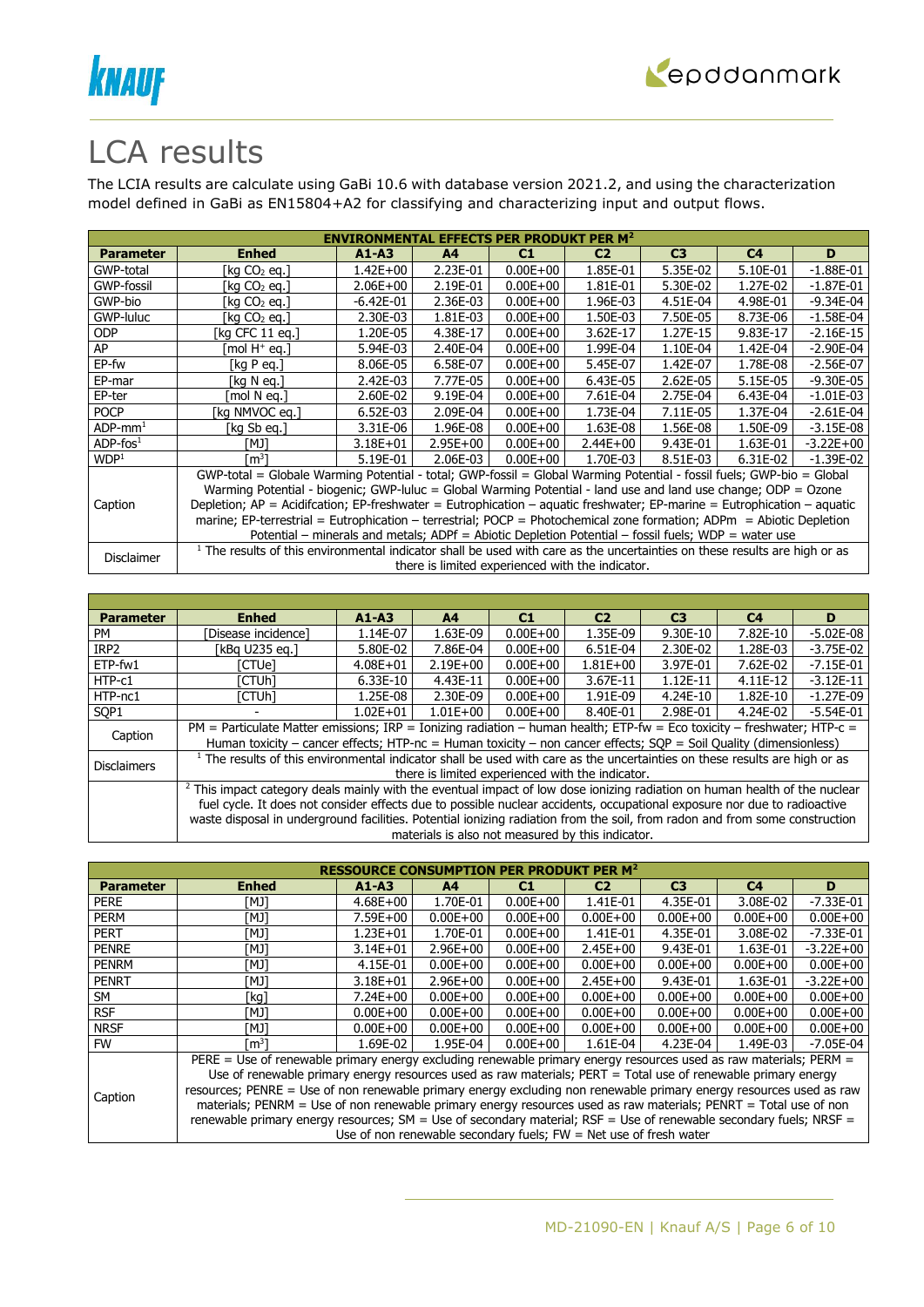



| <b>Parameter</b> | <b>Enhed</b>                                                                                                         | $A1 - A3$                                                                                                    | A4                                      | C1           | C <sub>2</sub> | C <sub>3</sub> | C <sub>4</sub> | D            |  |  |  |
|------------------|----------------------------------------------------------------------------------------------------------------------|--------------------------------------------------------------------------------------------------------------|-----------------------------------------|--------------|----------------|----------------|----------------|--------------|--|--|--|
| <b>HWD</b>       | [kg]                                                                                                                 | 6.83E-06                                                                                                     | 1.56E-10                                | $0.00E + 00$ | 1.29E-10       | 2.49E-10       | 3.01E-11       | $-7.19E-10$  |  |  |  |
| <b>NHWD</b>      | [kg]                                                                                                                 | 2.37E-02                                                                                                     | 4.65E-04                                | $0.00E + 00$ | 3.85E-04       | 6.69E-04       | 1.60E-02       | $-1.50E-03$  |  |  |  |
| <b>RWD</b>       | [kg]                                                                                                                 | 3.24E-04                                                                                                     | 5.37E-06                                | $0.00E + 00$ | 4.45E-06       | 1.40E-04       | 8.25E-06       | $-2.30E-04$  |  |  |  |
| <b>CRU</b>       | [kg]                                                                                                                 | $0.00E + 00$                                                                                                 | $0.00E + 00$                            | $0.00E + 00$ | $0.00E + 00$   | $0.00E + 00$   | $0.00E + 00$   | $0.00E + 00$ |  |  |  |
| <b>MFR</b>       | [kg]                                                                                                                 | 5.94E-03                                                                                                     | $0.00E + 00$                            | $0.00E + 00$ | $0.00E + 00$   | $1.16E + 01$   | $0.00E + 00$   | $0.00E + 00$ |  |  |  |
| <b>MER</b>       | [kg]                                                                                                                 | $0.00E + 00$                                                                                                 | $0.00E + 00$                            | $0.00E + 00$ | $0.00E + 00$   | 3.60E-01       | $0.00E + 00$   | $0.00E + 00$ |  |  |  |
| EEE.             | TMJ1                                                                                                                 | $0.00E + 00$                                                                                                 | $0.00E + 00$                            | $0.00E + 00$ | $0.00E + 00$   | $0.00E + 00$   | $0.00E + 00$   | 7.72E-01     |  |  |  |
| <b>EET</b>       | [MJ]                                                                                                                 | $0.00E + 00$                                                                                                 | $0.00E + 00$                            | $0.00E + 00$ | $0.00E + 00$   | $0.00E + 00$   | $0.00E + 00$   | $1.40E + 00$ |  |  |  |
|                  |                                                                                                                      | HWD = Hazardous waste disposed; NHWD = Non hazardous waste disposed; RWD = Radioactive waste disposed; CRU = |                                         |              |                |                |                |              |  |  |  |
| Caption          | Components for re-use; MFR = Materials for recycling; MER = Materials for energy recovery; EEE = Exported electrical |                                                                                                              |                                         |              |                |                |                |              |  |  |  |
|                  |                                                                                                                      |                                                                                                              | energy; $EET = Exported thermal energy$ |              |                |                |                |              |  |  |  |

| <b>BIOGENIC CARBON CONTENT PER PER PRODUKT PER M2</b> |             |                     |  |  |  |  |  |  |
|-------------------------------------------------------|-------------|---------------------|--|--|--|--|--|--|
| <b>Parameter</b>                                      | <b>Unit</b> | At the factory gate |  |  |  |  |  |  |
| Biogenic carbon content in product                    | ka C        | 1.74E-01            |  |  |  |  |  |  |
| Biogenic carbon content in accompanying packaging     | ka          | 5.00E-02            |  |  |  |  |  |  |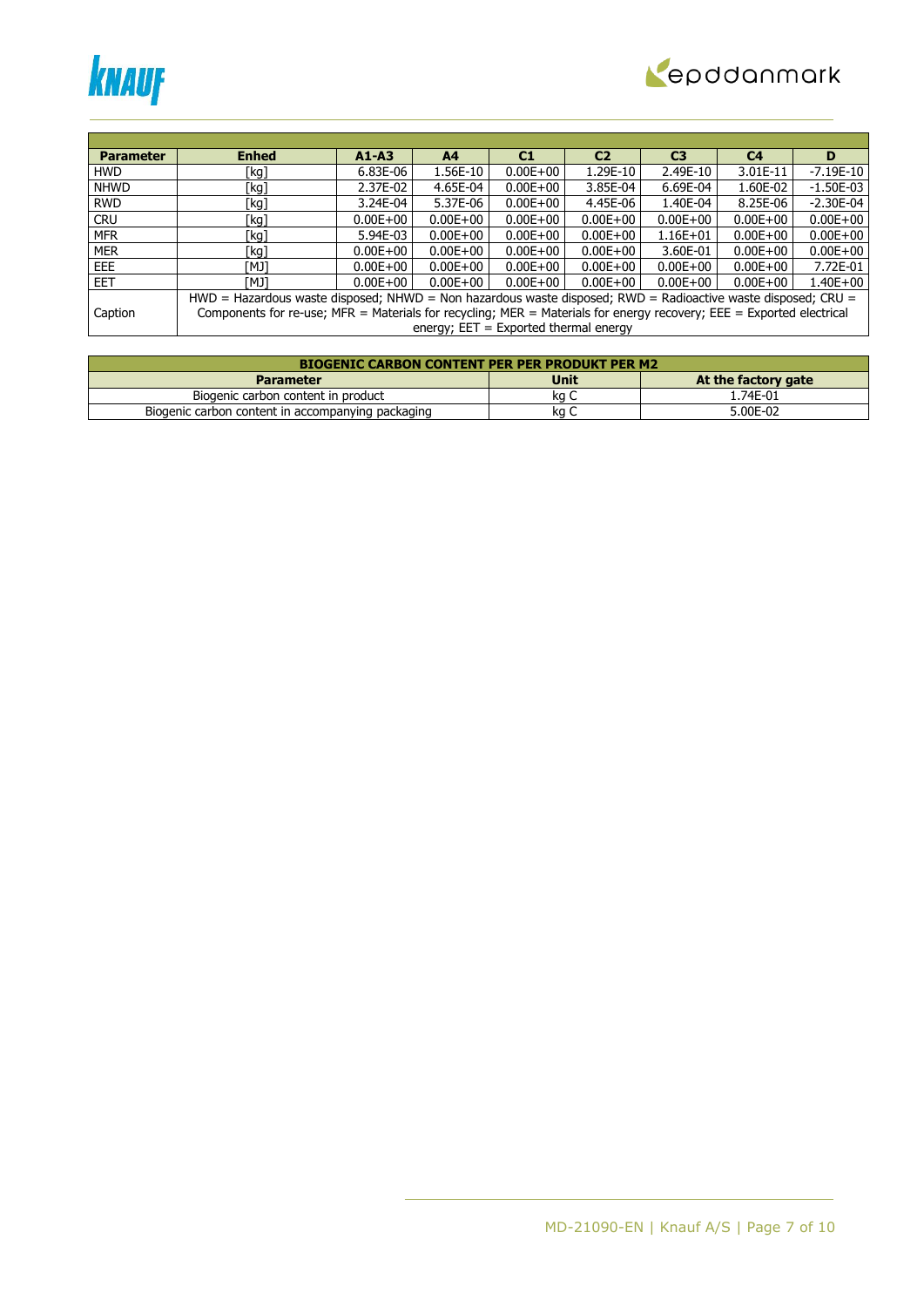



# Additional information

**Technical information on scenarios**

# **Transport to the building site (A4)**

| Scenario information                        | Value                                                             | <b>Unit</b>       |
|---------------------------------------------|-------------------------------------------------------------------|-------------------|
| Fuel type                                   | <b>Diesel</b>                                                     |                   |
| Vehicle type                                | Truck, Euro 6, 28 - 32t<br>gross weight / 22t<br>payload capacity |                   |
| Transport distance                          | 237                                                               | km                |
| Capacity utilisation (including empty runs) | 61                                                                | $\frac{0}{0}$     |
| Gross density of products transported       | 960                                                               | kq/m <sup>3</sup> |
| Capacity utilisation volume factor          |                                                                   |                   |

### **Reference service life**

| <b>RSL</b> information        | Unit                                                                                                     |
|-------------------------------|----------------------------------------------------------------------------------------------------------|
| Reference service Life        | 60 years                                                                                                 |
| Declared product properties   |                                                                                                          |
| Design application parameters |                                                                                                          |
| Assumed quality of work       | Information on the technical characteristics, design                                                     |
| Outdoor environment           | and construction quidelines, as well as conditions<br>during use can be found on the website of Knauf at |
| Indoor environment            | www.knauf.dk                                                                                             |
| Usage conditions              |                                                                                                          |
| Maintenance                   |                                                                                                          |

# **End of life (C1-C4)**

| Scenario information                 | Value                                                             | <b>Unit</b> |
|--------------------------------------|-------------------------------------------------------------------|-------------|
| Collected separately                 |                                                                   | kg          |
| Collected with mixed waste           |                                                                   | kg          |
| For reuse                            |                                                                   | kg          |
| For recycling                        | 11.6                                                              | kg          |
| For energy recovery                  | 0.4                                                               | kg          |
| For final disposal                   |                                                                   | kg          |
| Assumptions for scenario development | The gypsum part is assumed recycled and paper part<br>incinerated |             |

# **Re-use, recovery and recycling potential (D)**

| Scenario information/Materiel | Value | <b>Unit</b> |
|-------------------------------|-------|-------------|
| Gypsum                        | 11.6  | kq          |
| Electric energy               | 0.7   | MJ          |
| Thermal energy                | 1.4   | MJ          |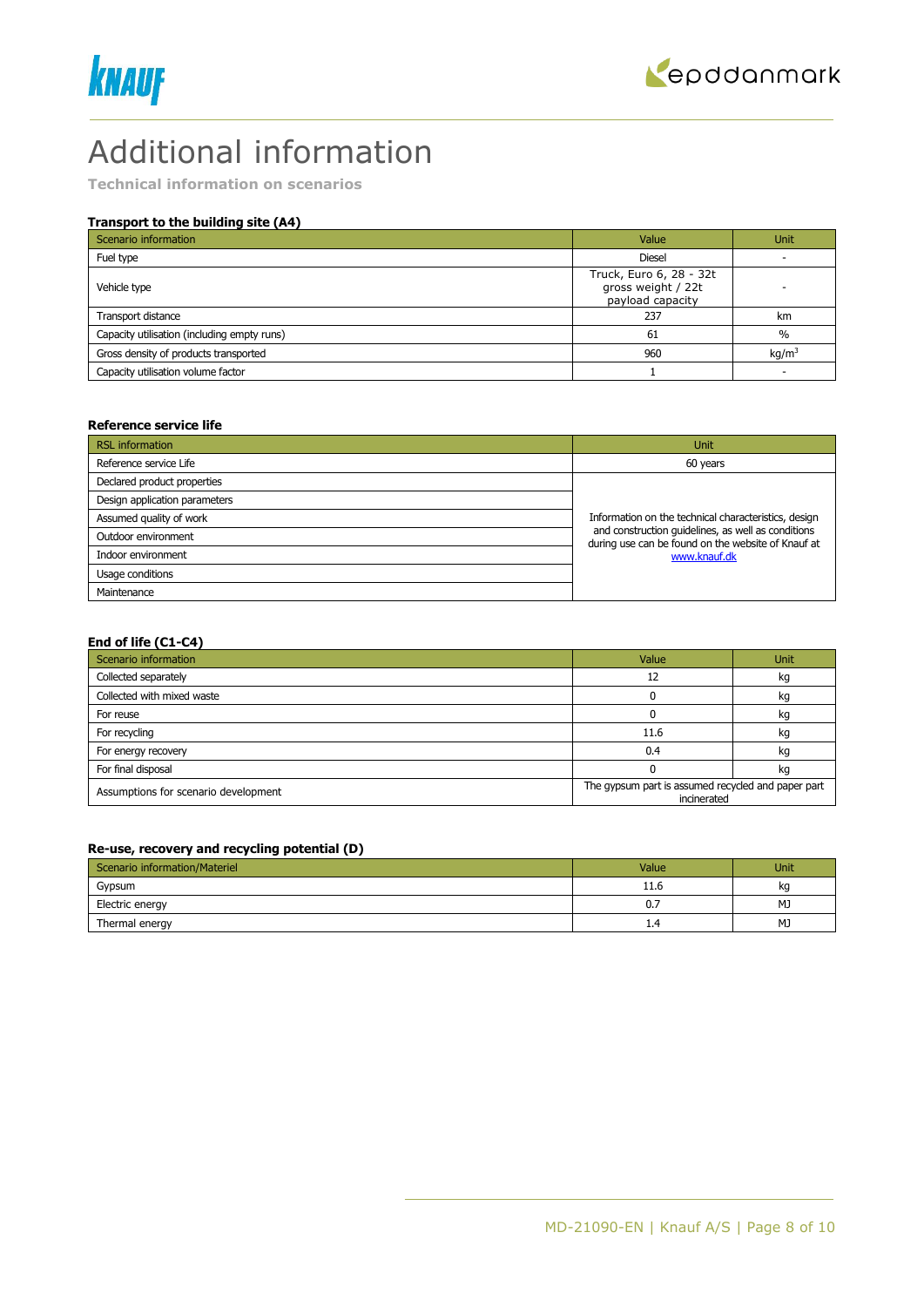



# **Indoor air**

*The EPD does not give information on release of dangerous substances to indoor air because the horizontal standards on measurement of release of regulated dangerous substances from construction products using harmonised test methods according to the provisions of the respective technical committees for European product standards are not available.*

Secura Board is covered by the Danish Indoor Climate Labelling, Certificate no. 009.

#### **Soil and water**

*The EPD does not give information on release of dangerous substances to soil and water because the horizontal standards on measurement of release of regulated dangerous substances from construction products using harmonised test methods according to the provisions of the respective technical committees for European product standards are not available.*